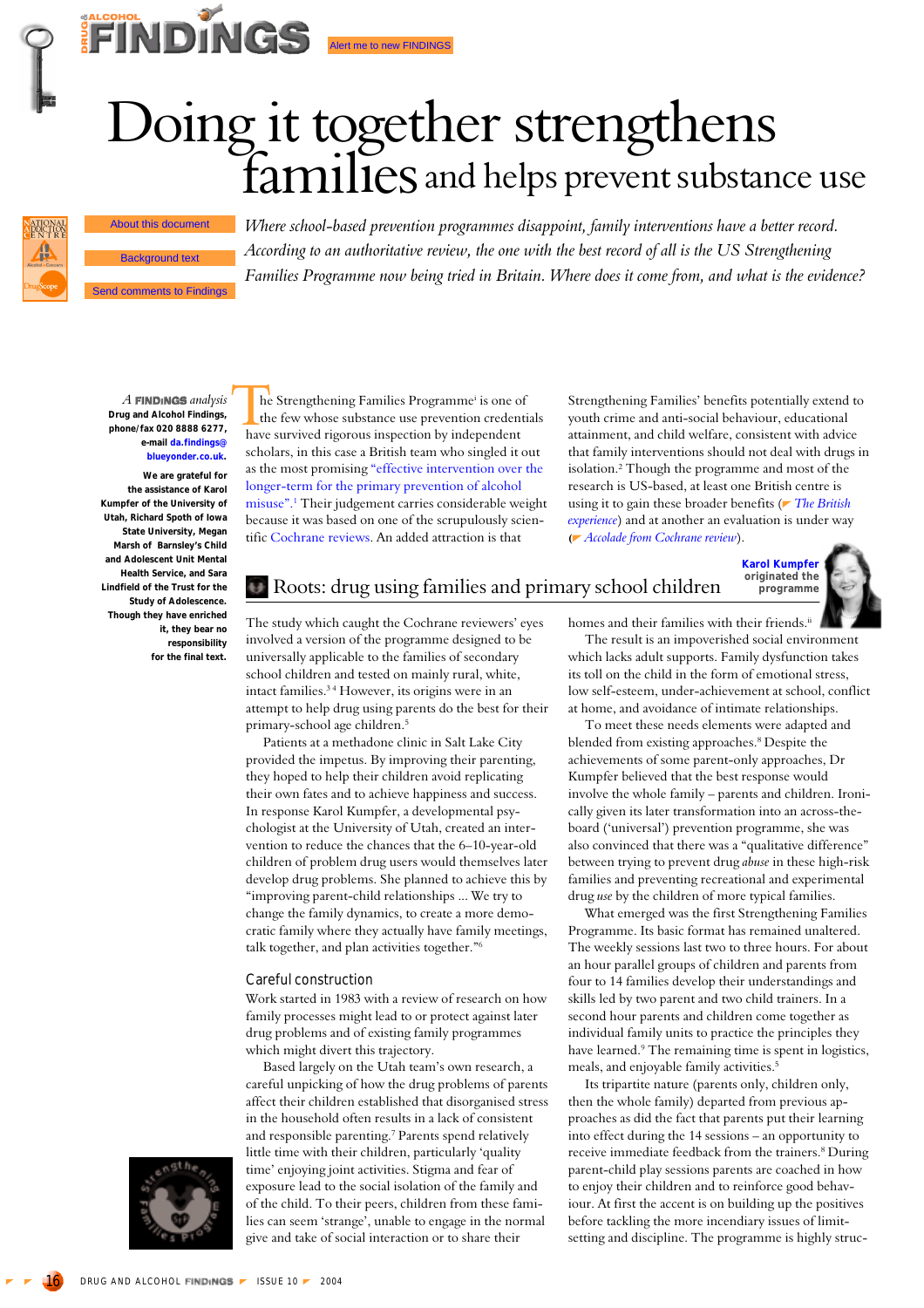<span id="page-1-0"></span>tured with detailed manuals, videos and activities, but also highly interactive and designed to be adapted sensitively to the participating families.<sup>5</sup>

The first test: parents in drug treatment The approach was first trialed in Salt Lake City on 90 families with parents in outpatient substance abuse treatment. Though its findings were convincing enough to generate further federal funding, the study was never fully reported in a scientific journaliii 10 and the accounts we have seem inconsistent.<sup>iv</sup> Many studies followed but this remains one of the few to have randomised families to the programme, eliminating the risk that the apparent benefits arose simply because families who opted to undergo it differed from those who did not.<sup>5</sup>

Thirty families were randomly allocated to continue with the parent's normal substance abuse treatment (the controls)<sup>9</sup> while 20 each additionally received the Strengthening Families parents' sessions, these plus the children's sessions, or the full programme including the parent-child family sessions.11 At issue was which approach would generate the greatest before–after improvements. The clear answer was the full programme.<sup>56811</sup>

Compared to controls, families offered the full intervention improved in parenting, children's social skills and family relationships. Parents became less depressed and cut their drug use. Children became less aggressive, better behaved, said relationships with other children had improved, and felt more able to express themselves. Among older children could be seen a reduction in the use of tobacco, drugs, and alcohol. The differences were usually substantial and statistically significant.

Without family sessions there had been gains in parenting and child social skills but these had not gelled into improved family relationships. It was the package 'wrapped up' by parents and children coming together which had made the difference.<sup>5</sup>

#### Adapted for new populations

A series of trials followed in which Strengthening Families was adapted for and tested on high-risk families with pre-teenage children from disparate backgrounds.<sup>5 12</sup> Except for two as yet unpublished studies,<sup>11 13</sup> none were randomised and only one has been published in a scientific journal.<sup>14</sup>

Results from one of the randomised studies are still being analysed. It involved not just US but also Canadian families, probably culturally closer to Britain.13 Participants were families with children aged 9–12 one of whose parents had a drink problem. They were randomly assigned to a minimal contact control group or to Strengthening Families. An initial report on 365 families who completed before-and-after interviews found significant extra parenting gains in the Strengthening Families group, particularly when the child was a boy.

One of the largest of the non-randomised studies involved a mainly poor, multi-ethnic sample of 421 parents and their 703 youngsters aged 6-13.<sup>5</sup> Strengthening Families was compared with a local variant which omitted the joint parent-child sessions found so important in the original study. Again their importance was shown when the full programme led to significantly better family environment, parenting, and child behaviour/emotion outcomes. A five-year follow-up of just the Strengthening Families sample found that the gains had largely persisted, but without a control group this finding can only be considered suggestive.

In Hawaii an attempt was made to disseminate the programme throughout schools, churches, and public service organisations.<sup>5</sup> Though multiplyflawed, a local evaluation which compared a longer 'culturally appropriate' version against the original came up with the interesting finding that the customised version was less beneficial – a warning that though they improve recruitment, such modifications can also undermine the programme by departing from core content or principles. In this case a shift from behavioural training to 'family values' sessions could have been the culprit.

Hawaii also demonstrated that the prospect of multiple benefits can stimulate support from disparate agencies, enabling large-scale implementation.<sup>v</sup> It also underlined the importance of skilled trainers, good facilities and a realistic group size (with these big families numbers were best kept low) if drop-out is to be minimised.

#### Rural black mothers benefit

For America with its large black drug treatment caseload, whether the programme would work with these families was a major issue. An adapted

### **Golden Bullets**

*Practice points from this article*

- Strengthening Families' 14-session version has been tested mainly on high-risk families with primary school children, the seven-session version as a universal substance use prevention programme for secondary school children, but both have been used in other roles.
- $\triangleright$  For both there is evidence of improved family, parental and child functioning and of a retardation in the uptake of substance use and a reduction in its severity.
- $\triangleright$  For drinking in particular, the seven-session programme is considered the most promising approach we have, but research on this version is confined to a few studies in US rural communities, while most research on the 14-session version has consisted of uncontrolled studies.
- Nevertheless the consistency and bulk of positive findings warrants serious consideration of the approach not just for substance use prevention but as a means of promoting pro-social child development in general. It is feasible to implement in Britain and a formal evaluation is under way.

Strengthening Families received a boost when a Cochrane review team led by Professor David Foxcroft singled it out as the most promising "effective intervention over the longer-term for the primary prevention of alcohol misuse".<sup>133</sup>

Foxcroft's team examined over 600 reports of studies of psychosocial or educational interventions intended to prevent alcohol use or misuse by young people. Just 56 were relevant and rigorous enough to be included in the review, and just three reported alcohol use or misuse reductions which persisted over a follow-up period of at least three years. One was the seriously flawed study of Life Skills Training<sup>34</sup> analysed previously in  $FIND<sub>1</sub>NGS<sup>35</sup>$  and another investigated an approach tailored for Native Americans.<sup>36</sup>

That left Strengthening Families, specifically the study in Iowa where the sevensession version was offered across the

*This systematic review points to the potential value of the Strengthening Families Program ... for the primary prevention of alcohol misuse.*<sup>1</sup>

board to families with children in the early years of secondary school.4 This featured a "strong design, and ... a consistent pattern of effectiveness across the three drinking behaviour variables". Unusually, its effectiveness "seemed to increase over time, reflecting the developmentally orientated ... model on which the intervention is based".

To the original analysis David Foxcroft added one accounting for children not reinterviewed at the last follow-up. This assumed that their behaviour matched that of children from control group families. The result was an estimate that for every nine children whose families had been offered the Iowa programme, one was prevented from starting to drink, to drink without permission, or getting drunk; the last two were statistically significant. These ratios were around twice as good as those for the other two programmes and more consistent across different drinking measures. It was enough to persuade Professor Foxcroft to call for a project to "translate, develop and pilot the Strengthening Families Programme in the United Kingdom".37

One such trial is under way, but using it to help troubled families rather than as a universal intervention. Run by the Trust for the Study of Adolescence, the project's main aim is to test whether involving young people in a family programme is more effective than parenting programmes focused on parents or carers. Participants will be drawn from families referred by the courts because of the behaviour of their children. One of the five services in the study is using Strengthening Families as an example of a whole-family approach. The project ends in August 2004.38 39

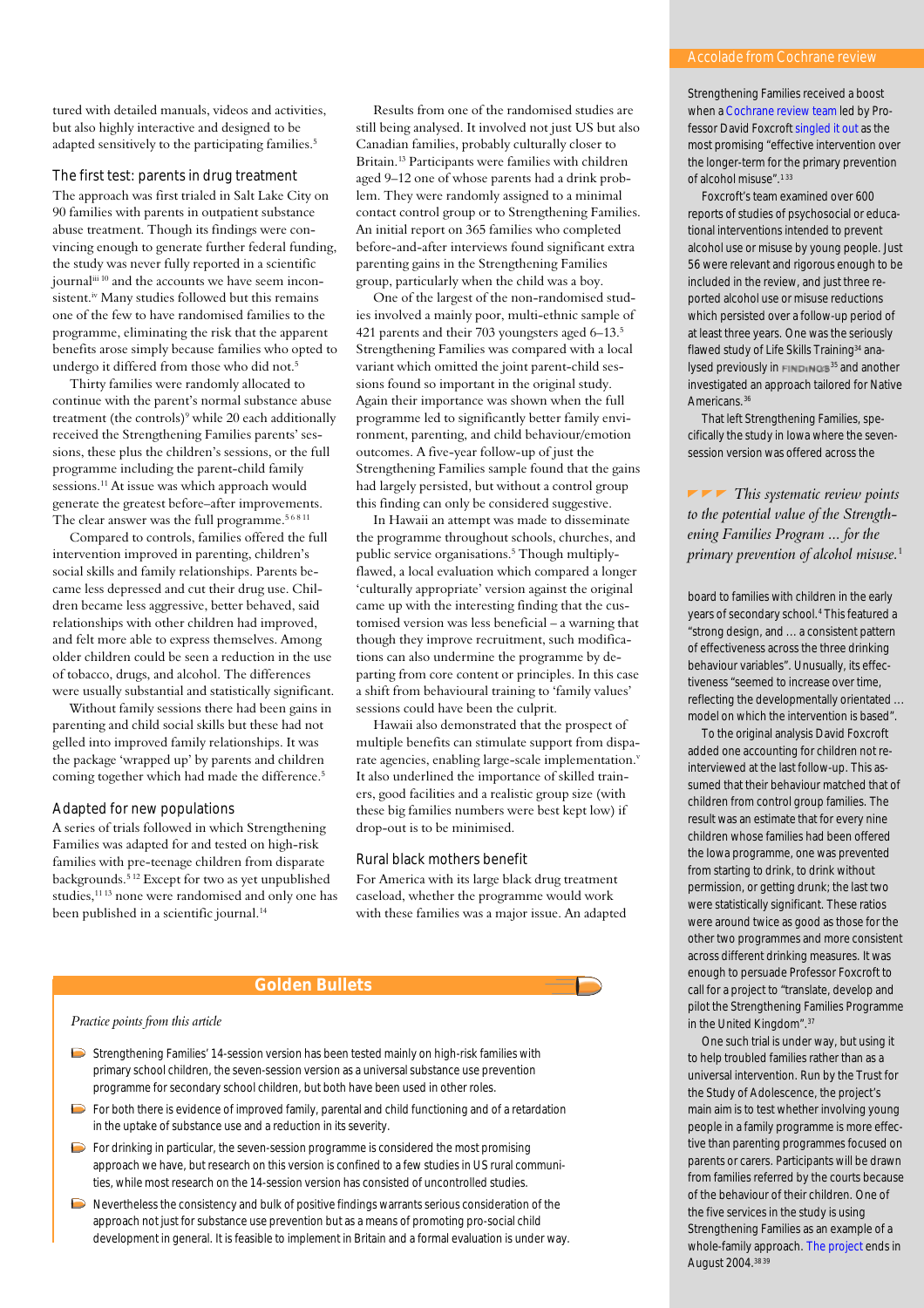## <span id="page-2-0"></span>The British experience

**Megan**

**Marsh (left) and Sara Male consider their British pilot a success.**

Parent training coordinators Megan Marsh and Sara Male at the Barnsley Child and Adolescent Unit Mental Health Service scouted round for an approach to fill a gap in their work with families of troubled young teenagers.<sup>40</sup> A literature search identified the Strengthening Families Programme and they visited the Iowa centre for training.

How they set up their pilot programme illustrates that the approach can draw support from well beyond substance misuse circles. Apart from their own service, workers came from "the education service behaviour support team, the youth offending and the intensive prevention teams". A school made available two classrooms and a third which could be used as a creche. Such cooperation was important because "One agency would find it difficult to provide all the resources necessary to run the groups".

The Barnsley centre is using the seven-session (plus boosters) 10–14 version of the programme for referred families whose children evidenced a variety of problems. For these families they found it an attractive and feasible option but also that they needed more than the recommended number of group leaders – for ten families, two for the parents and four for the children. They trained 30 multi-agency professionals in the city as group leaders and the five facilitators of the pilot programme received training to be trainers for the UK. Neither recruitment<sup>41</sup> nor retention were a problem.

In their experience the 15 families who attended the first two groups showed substantially improved parenting in the targeted areas leading to improved general child management. "For example, there was standard setting, monitoring, effective discipline, together with a greater quality of affection between parent and child."

version was tested on 62 black, single-mother families in rural Alabama in a study which featured a one-year follow-up.5 11 12 Four results echo other work on the programme.

First, recruitment beyond women already in treatment at a mental health centre proved difficult. The solution was to employ a recruiter from the same background who enrolled participants from venues such as housing estates, churches, and classes for problem children. 'Indigenous' recruiters also proved valuable in later trials. Secondly, over 80% of the recruited families virtually completed the 14 sessions, typical (perhaps after teething problems) of the programme.

Thirdly, the most at-risk families made the greatest gains – in this case mothers who used illicit drugs as well as alcohol. Here there was more scope to normalise the children's and the parents' functioning, including their drug use. Children of less at-risk families improved only in the areas where they happened to be problematic in the first place. The implication is that the programme works by helping families with relatively severe problems move closer to the normal range. For those already within this range, it makes less difference.vi

Lastly, the degree to which parents spoke up in the group sessions made no difference to how much they and their children profited from them<sup>12</sup> – a finding later replicated.

Black drug using fathers queue up to join The replication came in research on black fathers with 6–12-year-old children. In preparation the Alabama manual was tailored for the inner city and renamed the 'Safe Haven Programme'.5 12 It was trialed on the residents of a Salvation Army drug treatment centre in

Detroit, using drug counsellors as leaders.14

Again the recruiting agent was crucial, a charismatic ex-addict drug counsellor. Another typical feature was the integration of the programme into the life of ordinary community venues (local churches at night), destigmatising participation and enhancing sustainability. Also typical was the provision of child care, meals, transport, and other basic supports, much from church members or the treatment agency. These promoted recruitment and retention as did the advent of the specially tailored programme.<sup>vii 11</sup>

At first low, the retention rate rose to 80% where it remained for four years as applicants came to exceed capacity. Within two years, 88 families had entered the programme. Most had below-poverty incomes and half the children had fallen seriously behind at school, but still 58 families came to at least 10 of the 12 sessions.<sup>11</sup>

For the analysis they were split into families whose adults (not just the father) consumed higher versus lower amounts of alcohol and illicit drugs. Before-to-after gains were concentrated in the high drug use families where there were substantial improvements in family and parental illicit drug use, parental depression, confidence in parenting ability, time spent with the children, in the childrens' delinquency, aggression, and withdrawn or compulsive behaviour, and some improvements in family 'atmosphere'. Parents also reported significant improvements in their child's relationship with school.

#### Feel the weight

Though encouraging, in both studies of black families parents chose to commit to the sessions,<sup>viii</sup> giving the intervention a head

start by selecting out less committed families, and neither had a control group who did not go through the programme. Without this we cannot know whether in these families the improvements would have occurred anyway<sup>15</sup> or after any reasonable intervention. Also, extra gains in the high drug use families may have been partly due to their benefiting more from the other treatments they were receiving. Such limitations apply to most of the work on high-risk families, a by-product of concerns over depriving at-risk youngsters of help in order to create a control group.

Rather than a few rigorous studies, it is the accretion of low-level research from disparate investigators and disparate groups which testifies to the effectiveness of the intervention with high-risk families. Appropriately, Karol Kumpfer warns against placing too much store by these studies. They show that the programme "can be implemented by others with integrity and fidelity"5 but when it comes to the effects, her generalised claims are limited to intermediate variables such as "family-focused risk and protective factors or processes and children's behaviors".<sup>ix</sup> These can be expected to lead to reduced drug problems, but the brevity of the studies and the youth of the children would generally have made such reductions hard to detect. Where it was feasible to find them, they have been substantial.

Extended to families across the board A big step was taken by Karol Kumpfer and colleagues when they moved away from high-risk families to offer the programme to the full range of families with primary school children. In recruitment terms it was not a success, but the study did suggest yet again that the full intervention works best.16

The location was 12 rural schools in the Rocky Mountains. Families of all 1110 firstgrade children (aged 6–8) were invited to participate. Typically those who agreed were white, middle class families, few of whose children had recognised special educational needs. Classes were randomly allocated to act as controls or to one of three interventions. The first was a classroom-based curriculum teaching children problem solving and critical thinking. Other families were in addition offered the Strengthening Families parent sessions and others the full programme. Just a quarter took up these offers.

This left 56 children whose families went through the full programme and 21 the parent-only component. The analysis is confined to these unusually committed participants, making it difficult to determine to what degree the outcomes were due to the programme as opposed to the types of families who agreed to undergo it.x

Before and after questionnaires completed by children, parents and teachers were used to assess the outcomes. Given methodological problems, not too much can be read into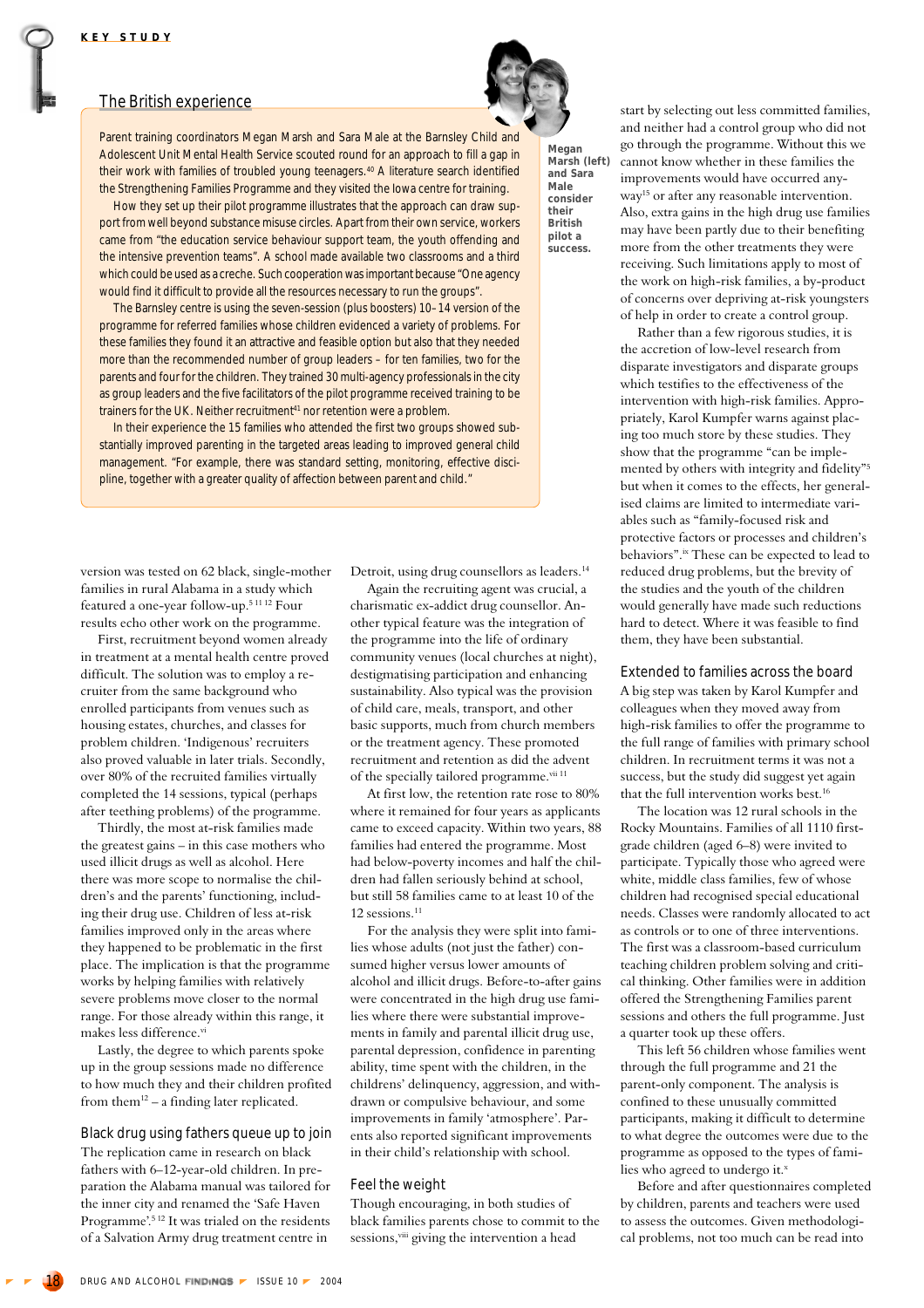the finding that compared to controls, only families given the full programme significantly improved on all outcome measures including parenting and family relationships.

Another (but as yet unpublished) randomised trial of the programme for acrossthe-board prevention involved primarily

black families.11 715 were randomly allocated to a minimal contact control group, to the Strengthening Families parents' sessions, to its child training sessions, or to the full programme. The latter created extra significant post-programme gains in parenting, child social skills and sociability, school progress,

and family organisation and harmony.

These studies show that families committed to improving their functioning through this type of intervention get most out of the full programme, but among the general population, only a minority of may be sufficiently committed.

# New programme for families with secondary school children

A still bigger step was taken when Richard Spoth's team at Iowa State University developed a version of the programme for universal application to families with children in the early years of secondary school.17 With Dr Kumpfer they cut it to seven sessions and substantially revised it for rural families from the poor Midwest areas where the study was to be conducted. However, the 'Iowa Strengthening Families Programme' retained the three-strand format of the Utah original and, as before, the aim was to prevent substance use by improving family functioning.<sup>3</sup>

Twenty-two schools were randomly assigned to the Iowa programme or to act as controls. Of the 873 families with sixth-grade children (age 11–12), 446 agreed to participate in the study (which they knew might involve evening intervention sessions) and completed baseline measures. Before-andafter questionnaires completed by parents and observations of the family confirmed that the four targeted parenting behaviours had indeed improved: communicating rules about substance use; managing the child's anger; involving the child in family activities and decisions; and communicating understanding of the child as well as the parent's wishes.<sup>18 19 20</sup> In turn these led to generalised improvements in the parents' management of the child and in the emotional quality of the parent-child relationship.

Other papers assessed whether these (or other) changes really had helped retard substance use or abuse. Such an effect was evident in the two years following the end of the programme when fewer pupils from Strengthening Families schools started to drink, smoke, get drunk, or to progress to regular/heavy smoking or drinking.4 21

A later follow-up tracked outcomes for drinking, smoking and cannabis use three

and a half years after the end of the programme when the children were roughly aged 15–16.<sup>3</sup> On most measures drug use was significantly and substantially less in pupils whose families had been offered the programme. Among children yet to have done these things before its start, 40% had begun to drink alcohol without their parents' permission compared to 59% of controls, 26% had now got drunk versus 44% of controls, 33% versus 50% had tried smoking, and 7% versus 17% had tried cannabis. The Cochrane review used these figures to estimate that for every nine offered the intervention, one child was prevented from beginning to drink, drink without permission, or to get drunk *[Accolade from Cochrane review](#page-1-0)*.

#### Benefits despite minority participation The benefits were not confined to one-off experimentation. At the last follow-up 30% fewer Strengthening Families children had drunk alcohol in the past month and 46% fewer had smoked cigarettes. They had also used less often – on average drinking once and smoking less than one cigarette in the past month, 32% and 51% less than control group children.<sup>xi</sup> On both uptake and frequency measures, far from fading away, the gap between Strengthening Families and control group children seemed to widen the older they got  $\blacktriangleright$  charts below.

On the basis of these figures, Richard Spoth estimated that the programme saves nearly ten times its costs by averting alcoholrelated harm.22 Savings in relation to smoking may also be substantial. Also reduced on some measures were incidents of hostility directed to the parents and aggressive behaviour outside the home.23

The main factor taking the shine off these findings is that they derived from just over a

third of the families asked to participate in the study. The remainder either refused to do so or their children did not complete the follow-up assessment. Results from these families may be a poor guide to the programme's impact on children in general, even in the same schools. Generalising the results beyond the rural, white, intact families in the area to the rest of the USA would be even more risky, still more so to the UK with its different legal controls and cultural attitudes to alcohol and under-age drinking.

Still, the results were impressive. For families prepared to enter a study with fairly onerous research and intervention requirements, the programme prevented many of their children from an early introduction to smoking, cannabis, and alcohol use and abuse, and the indications were that the impacts would persist and grow at least to the end of secondary schooling.

#### Fascinating footnotes

From this study there were two intriguing secondary findings. The first arises from the fact that it included not just the Iowa programme but also an alternative family skills programme. This ran over five rather than seven sessions and in just one did children participate as well as their parents. As its title (Preparing for the Drug-Free Years) suggests, it was also more directly aimed at preventing substance use. Yet, in contrast to the less substance-focused Strengthening Families, at the last follow up it had failed to prevent children starting to use any of the substances included in the analysis and only with respect to drinking had it significantly reduced frequency of use.3

The second is that whether families actually attended Strengthening Families' sessions seemed not to matter. At the two-year follow

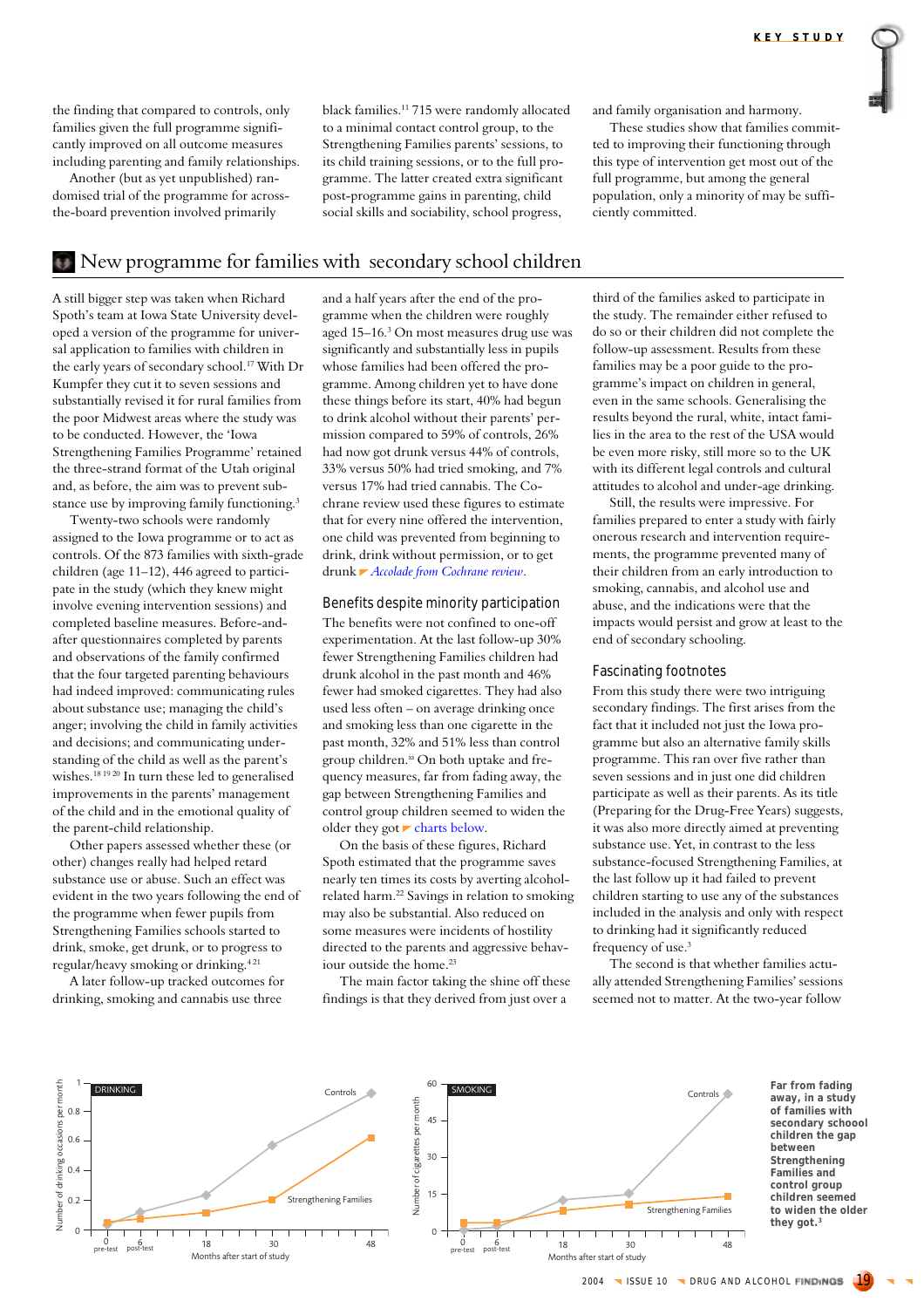up it made no difference to drinking outcomes whether children had attended at least half the sessions,<sup>21</sup> and at the four-year follow-up whether they had attended any at all made no difference to any of the substance use measures.3 The presumption was that though just a third of their year group, the influence of children and families who went through the programme had spread to other children and families at the same schools via reduced 'peer pressure' to start using.

#### Latest incarnation for 10–14s

With a little revision to for more ethnically diverse and urban populations, the Iowa Strengthening Families Programme became the Strengthening Families Programme: for Parents and Youth 10-14 – the numbers designate the intended age group.17 The core seven-session format was retained but after its delivery in the first years of secondary schooling families are invited back the next year for four 'booster' sessions.

The new version's most well documented outing was in a study which tested whether using it to supplement the Life Skills Training drug education curriculum improved outcomes compared either to Life Skills alone or to an 'education as usual' control condition.24 The programmes were offered to grade seven pupils (aged 12–13) and their families in 36 schools in the rural US Midwest which were randomly allocated to the three groups. Questionnaires completed by pupils a month after the core sessions were used as the baseline from which to assess a year later how many had started to drink, smoke or use cannabis. Only 38% of families allocated to these attended any of the Strengthening Families sessions but results are reported for all the families.

A year after the interventions about 26% of the Strengthening Families children went on to start drinking compared to 35–37% not offered the programme. Only with respect to cannabis use did Life Skills Training on its own improve on 'education as usual'. On this measure, adding the family sessions did not further improve outcomes, but the numbers were too small to be relied on. There were no statistically significant results for tobacco.

#### Stringent test

This was a stringent test of Strengthening Families since the curriculum to which it would have to add value was itself well constructed and extensive and, unlike the voluntary evening sessions, it was experienced by nearly all the children. Yet compared to normal education this had little impact on drinking, while family sessions attended by only about a third of pupils/parents had a significant effect across the group as a whole.

In this study all the targeted children participated in the baseline survey and follow-up rates were high, increasing confidence that the outcomes would generalise

across the schools and communities sampled. The decision to use not pre-intervention but immediate post-intervention measures as the baseline is unusual, but unlikely to have materially affected the conclusions.

Though the new programme had been revised to embrace ethnically diverse and



**work during Strengthening Families' parallel sessions.**

# **■**It's not easy ... but they're worth it

If Strengthening Families is one of the most promising prevention programmes, it is also harder to implement than one aimed at the 'captive' school audience – a reason why its potentially wide appeal is important:28 more hands dipped into more purses and a larger pool of staff to draw on aid dissemination.

For both major versions, detailed manuals and videotapes facilitate implementation,<sup>20</sup> but the programmes' interactive natures demand committed and skilled group leaders who will not just follow the manual but intuitively react to events. For the version for primary school children, they should be "warm, empathetic, genuine, and creative",<sup>9</sup> while for the 10–14 version they must have "strong presentation and facilitation skills ... and the ability to be flexible".<sup>20</sup> Just organising the sessions with rooms, transport, child care and meals, and orchestrating multiagency and volunteer inputs, is a major task requiring administrative support.

#### The trick is to get them in

To achieve acceptable recruitment and retention rates a run-in period is required during which local supporters are found and motivated to provide resources and to recruit families. The latter is perhaps the key task. Once recruited, given good leaders and facilities, the great majority attend most sessions. Both sets of US researchers have developed a tool kit of recruitment strategies. These have a strong track record in recruiting identified at-need families, where an 'indigenous' local champion seems the key factor.

But when the programme has been offered across the board to all families, only around a third have been drawn in. In the small, rural communities where a 'diffusion' effect seems to have been identified, the minority who participate may strongly influurban populations, all but a handful of the families recruited for this study were white and from rural areas. However, research is under way on African-American families<sup>25</sup> and Iowa State University says that a variety of US groups have successfully used the programme, including families with children already experiencing problems or at risk of doing so.26 The US government recommends it for such families as well as for universal application,<sup>27</sup> but how well it works in this role is unclear. Many groups have

conducted pre- and post-tests using the programme's forms which apparently recorded significant gains in targeted behaviours,<sup>25</sup> but these often small local initiatives have not been funded to conduct scientific trials.

ence the remainder, but this cannot be assumed in more socially fragmented settings.

US research suggests that time constraints and scheduling conflicts are the main blockages to participation.29 However, British experience is that factors such as poor contact with the school, lack of commitment to parenting, or inability to attend, create a serious risk of missing out on the families in greatest need.2 30 Unless this perception can be overcome, British funders may be reluctant to support Strengthening Families as an across-the-board programme.

Another risk is that attempts to make the time commitment acceptable and the programme applicable to families at different risk levels encourages a lowest common denominator approach which mitigates against effectiveness. It would probably be a mistake, for example, to short-change on the second hour of the sessions where the families come together. When the target is narrowed to high-risk families or those where problems are already apparent, there is less temptation to cut back and the approach can be both intensive and individually tailored.<sup>31</sup>

#### Grass roots appeal

Strengthening Families is not the only family/parenting intervention to have demonstrated its value in preventing substance use or misuse,32 but it is hard to think of another which has done so across such a spectrum. Most impressive and perhaps too most instructive, it does so by defocusing almost entirely from substance use to concentrate instead on the processes which sustain family life and promote healthy development. In the process it recommends itself not just (or not even primarily) as a substance use programme, but as a generic approach of equal interest to mental health, crime prevention,